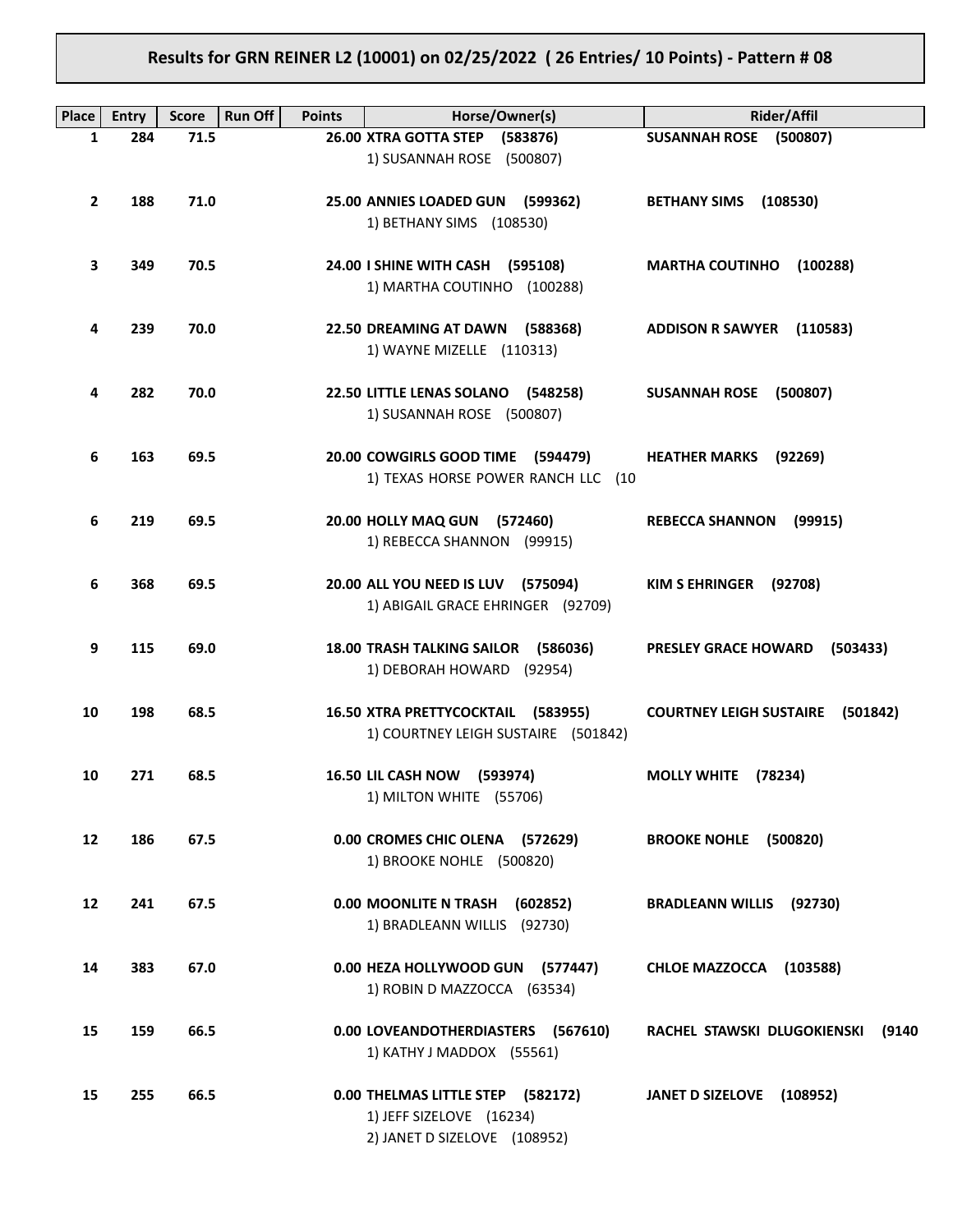| 17 | 358 | 65.5 | <b>0.00 VINTAGE TOKYO</b><br>(572422)<br>1) CAITLIN BOYD (500313)        | <b>CAITLIN BOYD</b><br>(500313)            |
|----|-----|------|--------------------------------------------------------------------------|--------------------------------------------|
| 17 | 374 | 65.5 | 0.00 STACKIN CASH (589698)<br>1) JESSE JOHN CHASE (29634)                | LEE CARY CHASE (101710)                    |
| 19 | 345 | 64.0 | 0.00 GUARANTEED BY TAG (579002)<br>1) PAYTON BUNDY (500736)              | PAYTON BUNDY (500736)                      |
| 20 | 216 | 61.0 | 0.00 HIGH ROAD LIVE LOAD (582945)<br>1) JILLAINE VILLIO (109662)         | <b>JILLAINE VILLIO</b><br>(109662)         |
| 21 | 112 | 0.0  | 0.00 MAGNUMS LIL HERCULES (581997)<br>1) GAIL M OLSON (19010)            | <b>MARK OLSON</b><br>(98733)               |
| 21 | 128 | 0.0  | 0.00 TRASHADUALLY (579955)<br>1) NATALIE TATE (503464)                   | <b>WESLEY TATE</b><br>(503463)             |
| 21 | 162 | 0.0  | 0.00 SHINEY CHEXY CHIC (578042)<br>1) TEXAS HORSE POWER RANCH LLC (10    | <b>HEATHER MARKS (92269)</b>               |
| 21 | 226 | 0.0  | 0.00 GVG PALE FACED CHIC (602477)<br>1) DIRTY MONEY LLC (501683)         | <b>MARY CUNNINGHAM</b><br>(77268)          |
| 21 | 338 | 0.0  | 0.00 A GUNNERS ENTERPRISE (571777)<br>1) DANA MARIE RASCH (503121)       | <b>DANA MARIE RASCH</b><br>(503121)        |
| 21 | 356 | 0.0  | 0.00 SMOKING SILVER STAR (603157)<br>1) STEPHANIE REECE JACKSON (503763) | <b>STEPHANIE REECE JACKSON</b><br>(503763) |

Show Secretary: